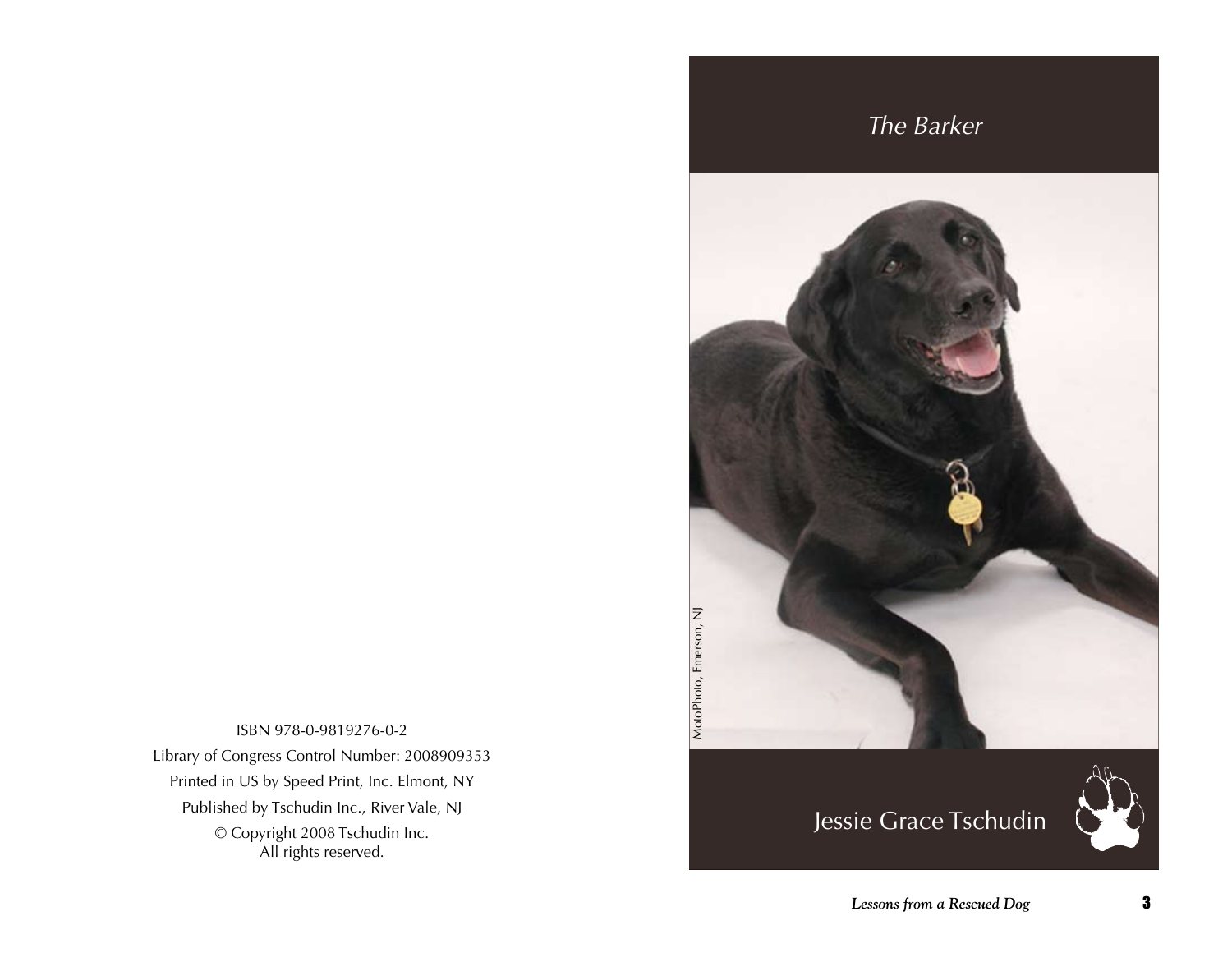## **Hi There, Dog Lover!** Woor! Woor!

**W**oof! Woof! I'm so glad you're here. In fact, I'm going into a major tail-spin, and I'm running around like crazy. Such exuberance is typical for me. After all, I'm a dog. A healthy, happy dog named Jessie.

I'm one very lucky pooch! When my original family could no longer keep me, I was adopted by a woman named Ruth and given a wonderful new life. How I wish that every lonesome, heartsick, and abandoned pet could have the same good fortune.

My life story so far is filled with the usual ups and downs, delights and challenges. But in some ways, my story is truly unique. For example, can you believe that it was my name that miraculously saved me? Just stick around, and I'll tell you all about it.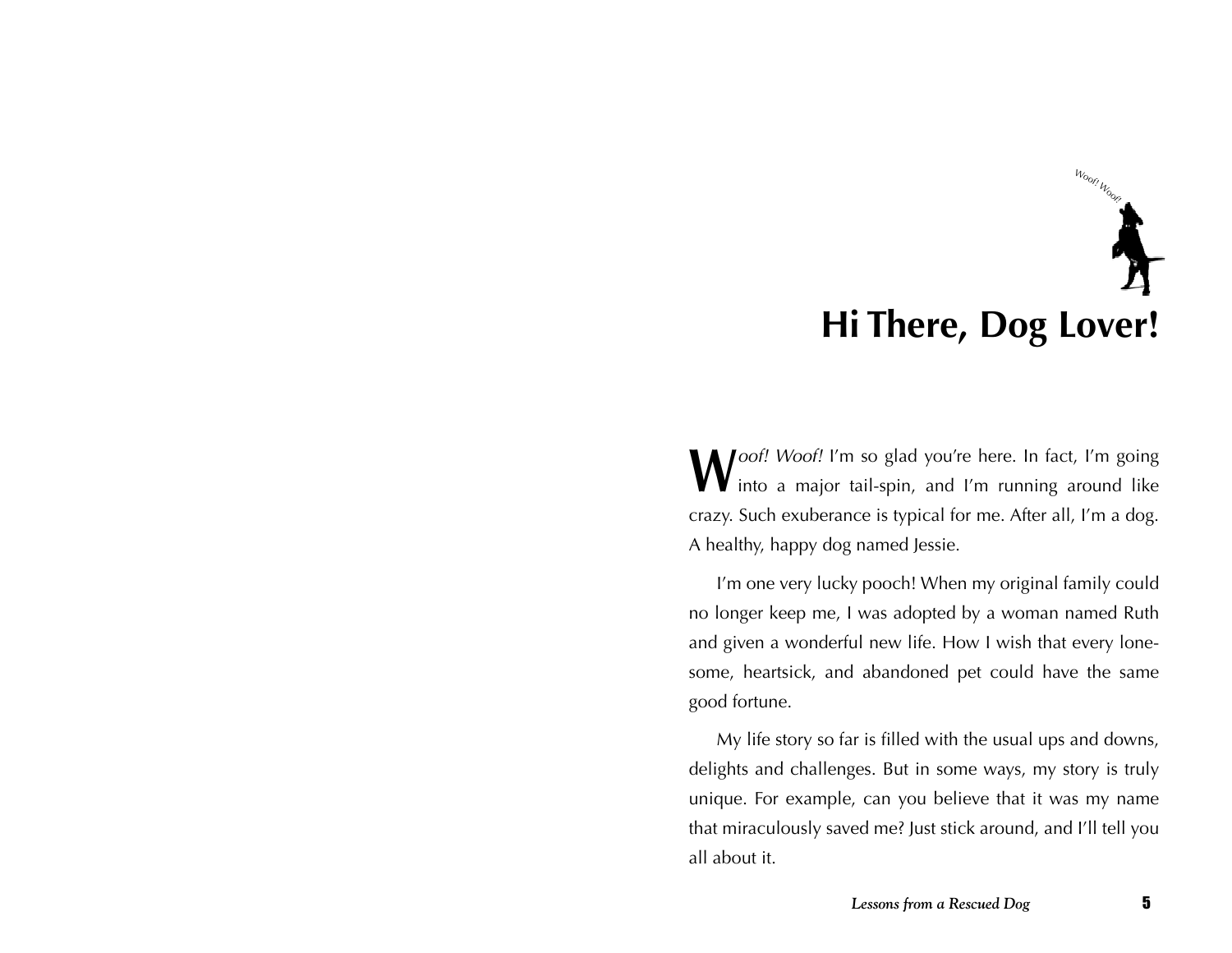What fun it's been expressing my thoughts and feelings in your language. English is so much more expressive than my everyday bark-growl-whine vocabulary. And being able to tap Ruth's brain for all those human insights and juicy details has certainly been enlightening.

But the best part of my journey is that I've learned some valuable lessons along the way. At the end of each chapter, you'll see my paw pointing out these lessons. So take a little time to pause at the "Paws." If you discover some lessons I've overlooked, great! Just write them in and make this book even better.

I'd love to hear from you! You can contact me at my own personal e-mail address: Jessiesfriends@verizon.net. I'm always on the lookout for new friends, and I hope you'll be one of them!

Your pal,



**Jessie** 

### **Table of Contents**

| Chapter 7: New Friends, Both People and Pets 53 |  |
|-------------------------------------------------|--|
|                                                 |  |
|                                                 |  |
|                                                 |  |
|                                                 |  |
|                                                 |  |
|                                                 |  |
|                                                 |  |
|                                                 |  |
|                                                 |  |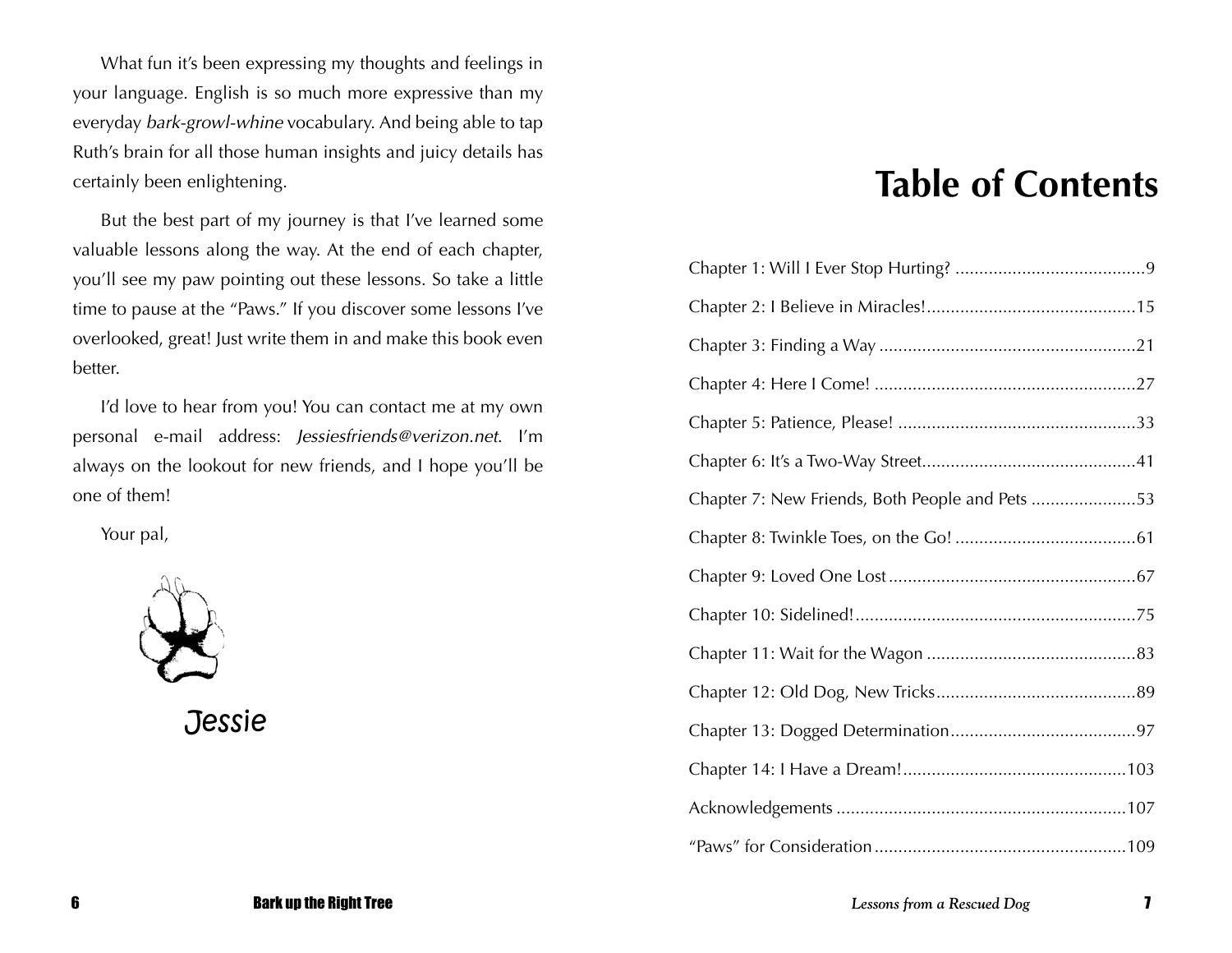# **CHAPTER 1**

### **Will I Ever Stop Hurting?**

When things get tough, it's so easy to despair and so hard<br>to imagine ever being well or happy again. I learned this the hard way when I was dropped off at an animal control shelter in Staten Island, New York, by the family I'd lived with my entire life. Someone in my own family, a boy whom I loved and trusted, had emotional problems and started hurting me so much that one of us had to go. Guess who!

It must have been a difficult decision for my loved ones, who had taken such good care of me over the years. They probably thought that bringing me to the shelter was the best thing they could do for me, but the shock of our abrupt separation left me confused and brokenhearted. I was suddenly and unexpectedly a lonely, down-and-out dog. Being abused by a loved one was horrible, but losing both home and family was absolutely terrifying.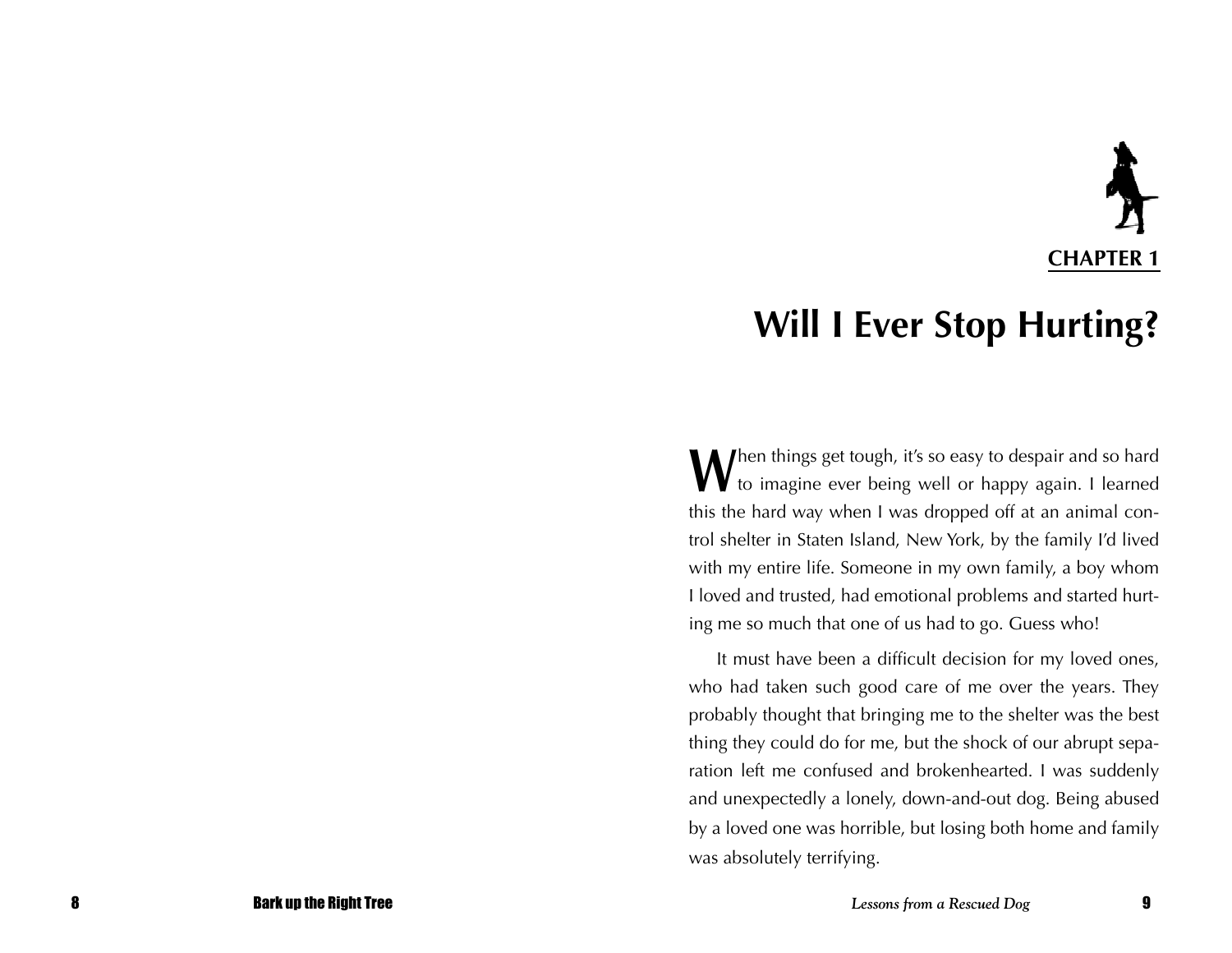To make matters worse, total strangers started looking me over, poking and prodding. I didn't know what was happening, and my cheerful, loving personality quickly disappeared. They de-wormed me and stuck me with needles. Then they topped it off by putting a chip in me so I couldn't even run away without being brought back to this scary place. I pulled away from them whenever I could, and they wrote on my chart: Timid. Does not tolerate handling. Can you imagine? Just a day earlier that description of me would have made no sense.

Let me tell you, it was really rough. I felt like I was going crazy—all those new smells, all those busy people rushing around, all those dogs barking and yelping. I've lived with cats, and call me weird if you like, I'm okay with them. But so many noisy, cooped-up dogs drove me bonkers. I started to panic, and my whole body trembled.

Even though I hated being there, I'm thankful now for those who watched over me. I didn't appreciate it at the time, but while I was at the shelter, I ate good meals and met wonderful people. Some of them didn't even get paid; they were there just because they love animals and want to help us. But all I could think about at the time was my own misery. The days and nights were excruciatingly long—and sad. I was used to running free and being part of the family fun. Now I was imprisoned and unloved. That first week seemed more like a century.

It was June, such a pretty time of year. But here I was, unfairly punished, hopelessly trapped, and downright distraught. Why is this happening to me? Could this be my fault? I didn't know what to do, so I started nervously chomping on my leg, and it started to bleed.

Fortunately, things took a turn for the better when the New Hope people came to look us over. These are people from various rescue groups who give animals like me a new start. If they can see the slightest glimmer of hope for finding us good homes, they'll even snatch us away from "death row." (I still shudder at the thought!)

The people from Rawhide Rescue in nearby New Jersey took a special liking to me. They overlooked the graying chin that others found so discouraging and looked right into my heart. They wasted no time in getting me out of the shelter, to a place where I'd get more of what I needed and craved: a little extra TLC and the assurance that I wouldn't be put down. I got to live in one of their foster homes so I could relax and feel better about myself. Then they put me up at an animal hotel they called it a kennel—while I waited for a new home.

Thanks to my friends at Rawhide Rescue, my inner light was rekindled and I began to trust again. Then my cheerful, loving disposition reappeared, and photos of me were posted on the Internet with descriptions that captured my true essence: